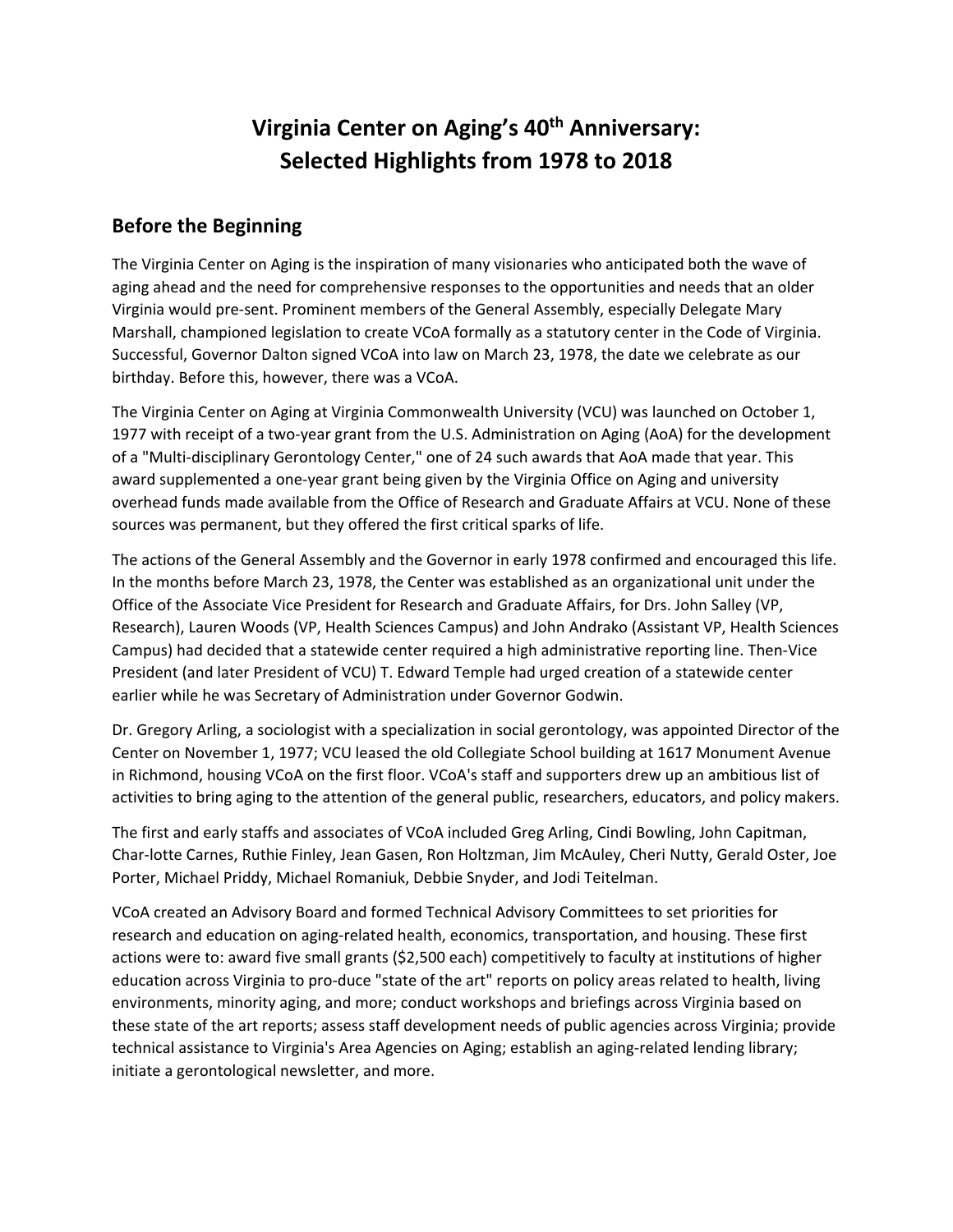The list of intentions is dizzying. Remember that these actions were being undertaken in a state and a country dominated by a youth culture, with the last of the Baby Boomers just entering their teenage years. It is all the more remarkable that VCoA accomplished its intentions and set ever higher goals for research, education, training, and technical assistance to benefit older Virginians and their families. The General Assembly and the Governor made this possible. They gave VCoA its permanence, its foundation on which to build.

## **Our Legislative Patrons in the Virginia General Assembly**

On January 30, 1978, the following Delegates offered House Bill 503, a bill to create a Virginia Center on Aging to be located at VCU: Mary Marshall, Thomas J. Michie, Robinson B. James, Lewis P. Fickett, Sr., C. Jefferson Stafford, George W. Grayson, George W. Jones, J.S. Lambert, Franklin P. Hall, James S. Christian, Sr., Kenneth R. Plum, Walter H. Emroch, Orby L. Cantrell, Dorothy S. McDiarmid, Alson H. Smith, Jr., James F. Almand, Franklin M. Slayton, and George E. Allen, Jr. On February 6, 1978, the following patrons offered Senate Bill 534, a companion bill to HB 503: Sen. Edward Holland, Del. Mary Marshall. The bills were consolidated into SB 534, which was reported and passed by the General Assembly, signed into law by Governor Dalton, and became incorporated in the Code of Virginia as 23-50.15.

### **There's No Place Like Home**

The Virginia Center on Aging has changed its address several times over the years. VCoA's first location, a former Collegiate School building at 1617 Monument Avenue, was leased from Grace Covenant Presbyterian Church. Director Emeritus Bill Egelhoff recalled that a Collegiate graduate once told him that, during cold spells, students would head up to the icy flat roof for some skating. No word on whether VCoA staff members ever practiced speed-skating on the roof. Thereafter, VCoA was housed for a time at Scherer Hall, on VCU's Monroe Park Campus. Since moving to the Medical College of Virginia (VCU Health Sciences) Campus, VCoA has spent time in the Samuel Putney House, the Stephen Putney House, the Grant House (formerly Sheltering Arms), the old East Hospital (razed and now the site of the Kontos Medical Sciences Building), the Lyons Dental Building (for over 10 years), the West Hospital, and, since summer 2007, the Theater Row Building at Broad and Eighth.

### **VCoA's Directors**

The Virginia Center on Aging at Virginia Commonwealth University has had three directors since its enactment by the General Assembly. They are:

Gregory W. Arling, Ph.D., July 1978 - June 1986 William F. Egelhoff, M.B.A., M. Div., July 1986 - October 1989 Edward F. Ansello, Ph.D., November 1989 – Present

Here and on the next several pages are some additional facts about the early and subsequent days in VCoA's progress.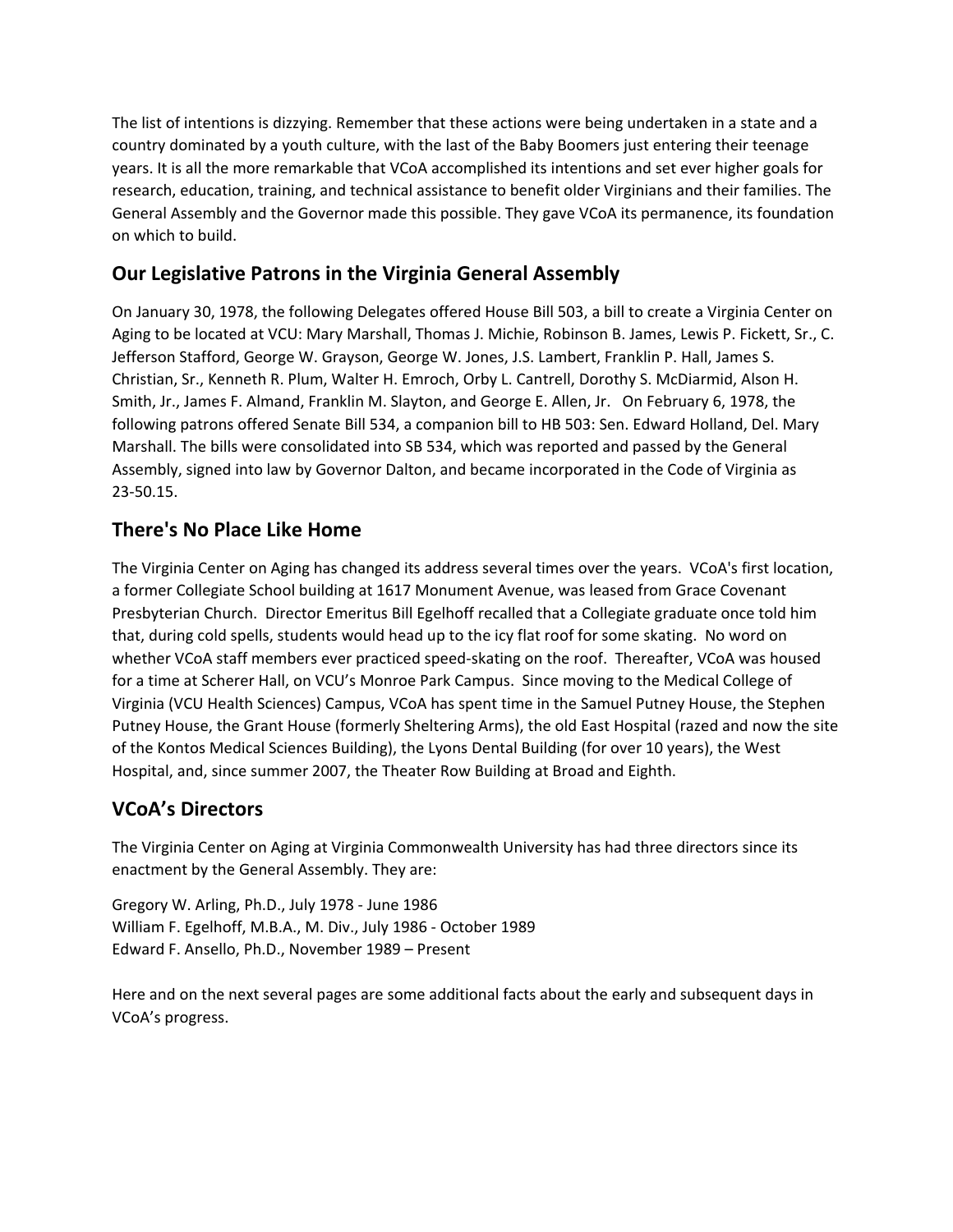### **The Virginia Center on Aging - Selected Highlights 1978-2018**

**March 23, 1978** Governor John N. Dalton signs legislation approved by the General Assembly creating the Virginia Center on Aging.

**1978** VCoA, in partnership with the Department of Gerontology of Virginia Commonwealth University (VCU), Capital Area Agency on Aging, and RSVP of the United Way of Richmond, develops the *Widowhood Peer Counseling Program*, with funding by the State Agency for Title I, Higher Education Act.

**1978 –1979** VCoA evaluates the Virginia Nursing Home Pre-Admission Screening Program, the first statewide pre-admission screening program in the United States. The federal Administration on Aging (AoA) funds the study. This screening instrument becomes known as the UAI (Uniform Assessment Instrument) and continues in use.

**1978-1980** VCoA conducts the *Statewide Survey of Older Virginians*, which provides the first comprehensive data (demographic, housing, service, caregiving, etc.) on Virginians 60 years of age or older. The survey is funded by Title XX of the Social Security Act, via the Virginia Department of Social Services and the Virginia Office on Aging. It remains the key reference and benchmark on older Virginians for 20 years.

**1979** VCoA assumes the State Directorship of Elderhostel, a lifelong learning program for older adults. VCoA and Marymount College offer the first programs in Virginia. 1979-1980 VCoA develops a training manual for employment counselors in state agencies and conducts training aimed at assisting the older job seeker. The Governor's Employment and Training Council funds this educational program.

**1981-1982** VCoA conducts *Job Clubs for Older Adults*, a project to develop and coordinate four clubs to assist middle aged and older disadvantaged workers to locate work. The Governor's Employment and Training Council funds the project.

**1982** Delegates Kenneth Plum and Joan Munford sponsor House Bill 863, approved by the General Assembly, which establishes the Alzheimer's and Related Diseases Research Award Fund (ARDRAF), a special resource for innovative pilot studies on dementia (Code of Virginia § 2.1 373.9), and denotes VCoA as administrator. The annual appropriation is \$10,000. Two grants of \$5,000 are to be awarded each year.

**1982** VCoA has now produced eight state-of-the-art publications in its Education Series, including *Geriatric Medical and Nursing Education; Model Programs in Mental Health and Aging; Drug Use and the Elderly*; and *Gerontology in Virginia: A Compilation of Course Syllabi*; six publications in its Research Series, including *The Final Report from the Study of Adult Day Care Programs in Virginia* and *Natural Support Systems for Preserving Independence of Older Persons*; five publications in its Public Policy Series, including *Property Tax Relief Programs for the Elderly*; and eight publications in its Special Series on findings from the *Statewide Survey of Older Virginians*.

**1982-1984** VCoA conducts *Model Training for Service Providers in Mental Health and Aging*, which trains approximately 60 providers in two regions of Virginia in mental health services to the elderly and intersystem collaboration. AoA funds this project.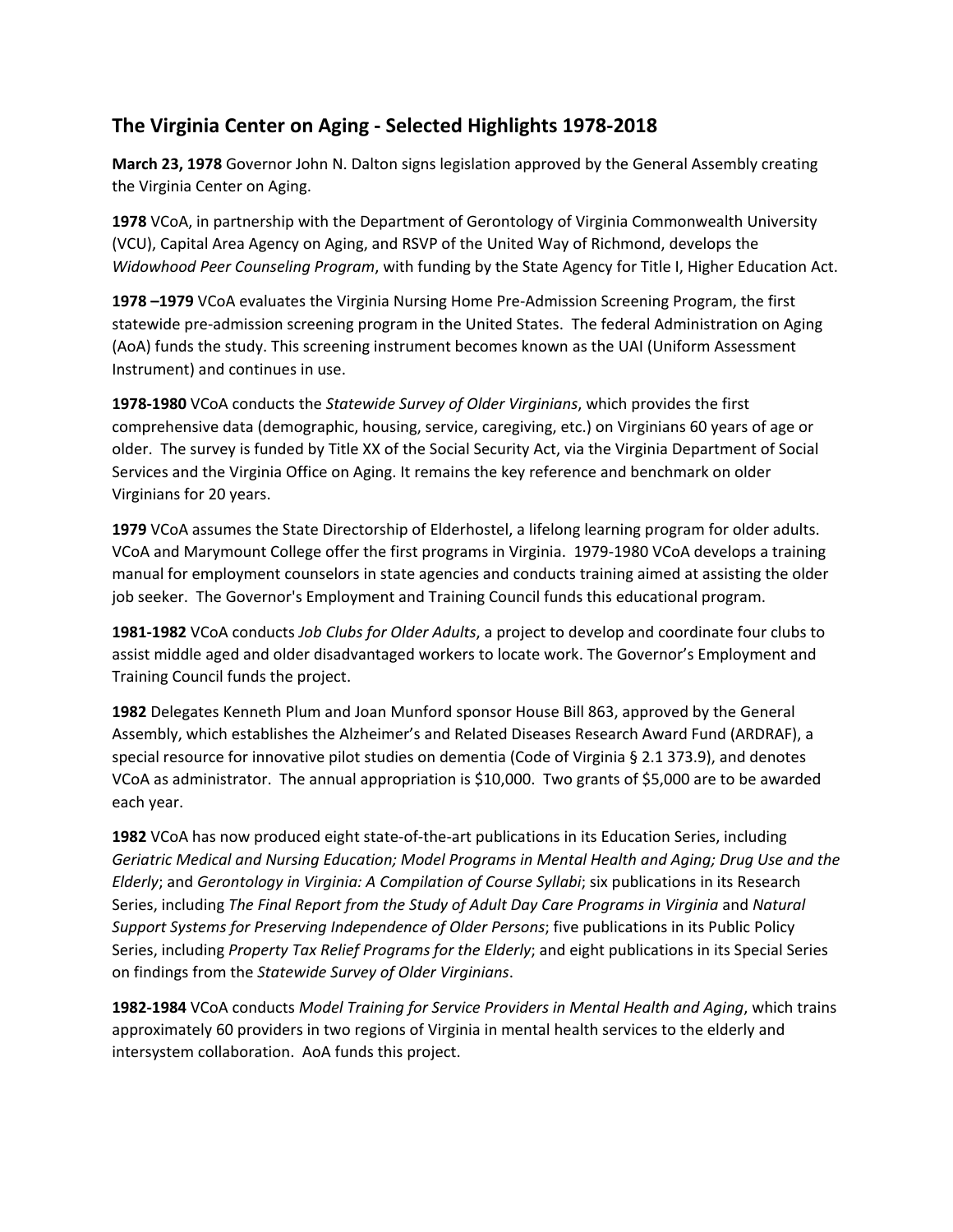**1983** VCoA becomes the first site in the nation to hold an Elderhostel program at a medical school, specifically, the Medical College of Virginia (MCV) of VCU.

**1984** The General Assembly increases the annual appropriation for the Alzheimer's and Related Diseases Research Award Fund (ARDRAF) to \$40,000. Four grants of \$10,000 are to be awarded each year.

**1984-1985** VCoA conducts the *Long Term Care Alternatives Study*, comparing the cost and effectiveness of home care in the community and nursing home care in Virginia. The study's Final Report proposes pre-admission screening, uniform assessment instruments, and a system of case management as the most economical means of guiding the appropriate level of services. The Long Term Care Council funds the study.

**1985** VCoA conducts a study of the Virginia Medicaid Nursing Home Reimbursement System, examining assessment forms, comparing patients' conditions, and evaluating intensity of care. VCoA's Final Report recommends a new formula for reimbursement based on care requirements. The Virginia Department of Medical Assistance Services (DMAS) funds the study.

**1985-1987** VCoA develops case mix measures for comprehensive long-term care. This study, funded by the AARP Andrus Foundation, involves re-analysis of data from the South Carolina Community Long Term Care Demonstration.

**1985-1988** VCoA collaborates with the VCU Department of Gerontology, which secures support to establish a Geriatric Education Center (GEC), a multi-institutional, multidisciplinary consortium based at VCU. The U.S. Department of Health and Human Services (DHHS) funds the GEC.

**1986-1988** VCoA conducts the *Outpatient Mental Health Study*, evaluating Medicaid policies and procedures. It is funded by DMAS.

**1986-1989** VCoA evaluates the *Aftercare Needs of Elders with Mental Illnesses* who have been deinstitutionalized and are now residents in adult homes. The Virginia Department of Mental Health, Mental Retardation, and Substance Abuse Services (DMHMRSAS) funds this project.

**1987-1990** VCoA evaluates *Project Reach*, a community peer support program for elders with mental health problems. The project is conducted by the City of Richmond Community Services Board and the City's Department of Health, and is funded by the National Institute of Mental Health through the Office of Geriatrics, DMHMRSAS.

**1988** VCoA sponsors its first Legislative Breakfast to report to the General Assembly and interested aging-related colleagues on its activities. These continue each January.

**1988** VCoA and the GEC jointly publish in the fall the inaugural issue of *Age in Action*, replacing the *Virginia Center on Aging Newsletter* published since 1978.

**1988-1990** VCoA collaborates with the VCU Department of Gerontology in the latter's successful competitive renewal proposal for the Geriatric Education Center (GEC), which is funded by the U.S. Department of Health and Human Services.

**1989** VCoA develops and tests the *Second Career Program for Mid Life and Older Virginians*, and trains Virginia Retirement System counselors who will incorporate the techniques into their programming. The General Assembly funds this effort.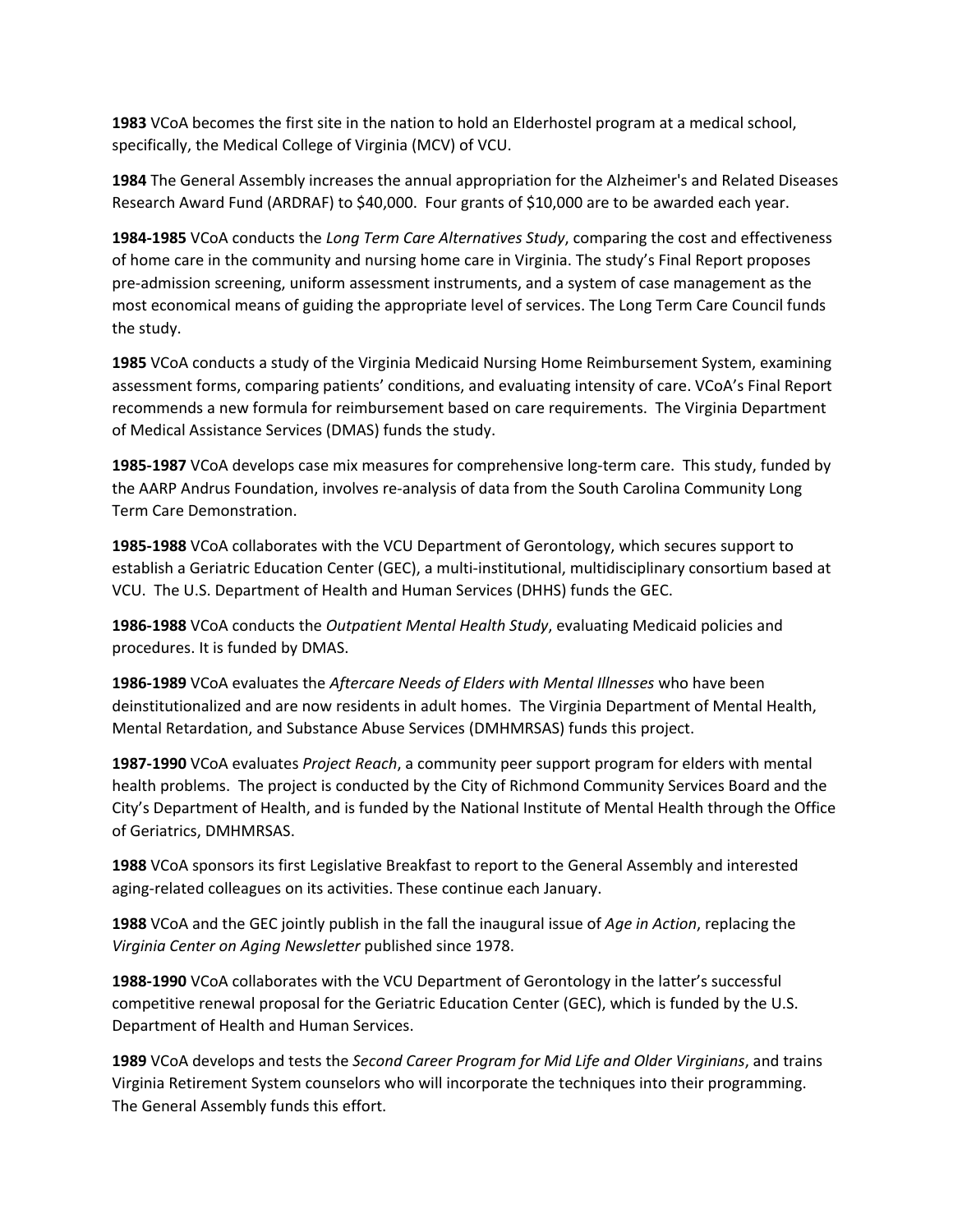**1989-1990** VCoA conducts *Geropharmacy and Gerontology for Rural Community Pharmacists: Models for Dissemination*, funded by the AARP Andrus Foundation, through a subcontract with the University of Maryland. The project conducts model training programs at partner institutions across the United States.

**1989-1991** VCoA partners with the VCU Department of Gerontology on *A Detection and Prevention Program for Geriatric Alcoholism*, aimed at educating elders, their families and caregivers, and professionals in aging, medicine, and mental health. AoA supports this work.

**1990-1992** VCoA conducts Improving Planning and Services for Older Persons with Developmental Disabilities (Partners II), a statewide project to address the aging of Virginians with lifelong disabilities, through cross-training, consumer and family education, and intersystem collaboration. It is funded by AoA through the Virginia Department for the Aging (VDA).

**1991** VCoA and VDA develop and publish *The Older Person as a Resource: A Position Paper*, which is initially distributed at the federal Region III Conference, Future Directions in Aging.

**1991** VCoA collaborates with the VCU Department of Psychology in the research project, *Relation of Older Adult Attributes to Self Directed and Leader Directed Career and Life Planning Interventions*, which studies different types of personal planning strategies. The AARP Andrus Foundation supports the study.

**1991** The Interfaith Coalition for Older Virginians (ICOV) becomes a reality. After hosting an organizational meeting in November 1990, VCoA helps develop the mission and structure of this ecumenical organization to enable faith communities to better serve older Virginians. ICOV hosts its first conference in 1992 and inaugurates a newsletter in 1993.

**1991-1992** VCoA studies the balance of work and family caregiving among 10,000 VCU employees through *Elder Caregiving among University Employees: Responsibilities and Needs*, funded through VCU Grants-in-Aid to Faculty.

**1991-1992** VCoA collaborates with the Center for the Study of Pharmacy and Therapeutics for the Elderly, University of Maryland School of Pharmacy, as evaluator of the *Maryland Caregiver Program*, a research and training initiative for the family caregivers of 1,400 frail elders. The Governor's Office of Justice Assistance, State of Maryland, supports this project.

**1991-1994** VCoA collaborates with the VCU Department of Gerontology in a proposal to fund the Virginia Geriatric Education Center (VGEC), which is awarded by the Bureau of Health Professions, Health Resources and Services Administration, USDHHS.

**1991-1996** VCoA serves on the Geriatric Subject Matter Committee in the School of Medicine, Medical College of Virginia, VCU, for geriatrics/gerontology content to be developed and introduced into the medical students' basic sciences curriculum.

**1992** VCU becomes an Elderhostel Supersite because of VCoA's offering 20 or more programs annually.

**1992-1993** VCoA partners with the VGEC and the VCU School of Pharmacy to conduct *Gerontology and Geropharmacy for Rural Community Practice*, an on-site seminar program for Virginia pharmacists and nurses, in the Northwest, Southwest, Southside, and on the Eastern Shore.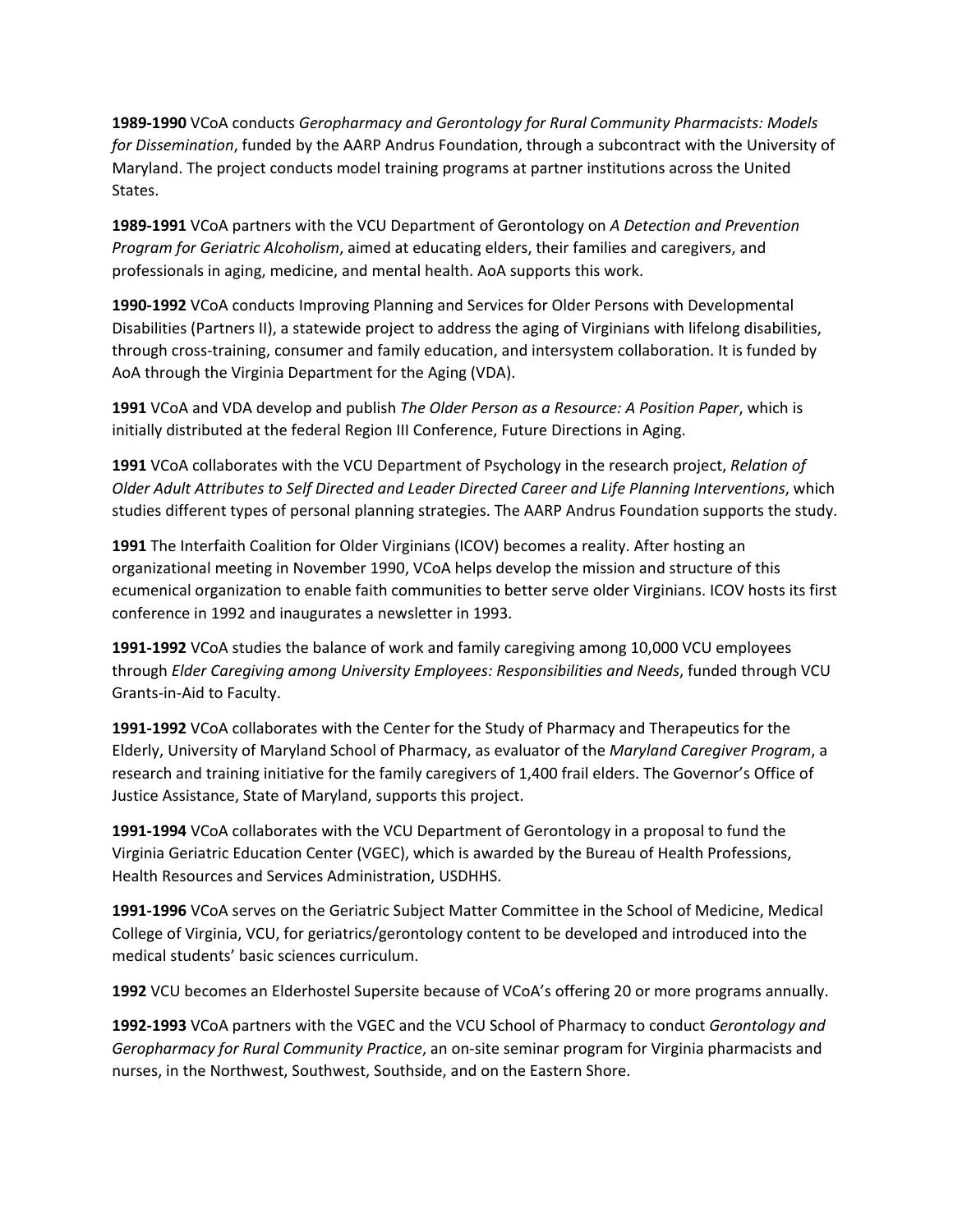**1992-1995** VCoA develops and field tests in Central and Southside Virginia the project *Families Who Care*, a curriculum for family caregivers of minority and rural elders with dementia. The project is designed to prepare trusted community leaders to be trainers of and resources to family caregivers and ties curriculum content to the progressive stages of dementia. AoA funds this intervention.

**1993** VCoA helps establish and is a charter member of the Virginia Coalition for the Prevention of Elder Abuse.

**1993** VCoA and its Advisory Committee host VCoA's 15th anniversary reception in July at the Valentine Museum in Richmond to honor the many colleagues and partners in its work for older Virginians, with a special recognition of Senator Benny Lambert and Delegate Frank Hall who have served on VCoA's Advisory Commit-tee. VCU President Gene Trani participates. VCoA's first Director, Greg Arling, and original staffers Cindi Bowling and Sherry Nutty return to join the celebration.

**1993-1996** VCoA and VDA jointly develop and test a model project for intersystem cooperation, *An Integrated Model for Collaborative Planning and Services to Older Adults with Developmental Disabilities*  (popularly known as Partners III). This project establishes a replicable model, with three key elements, for effective inter-system collaboration to benefit older adults with lifelong disabilities, their families, and direct service staffs. AoA funds this project.

**1994** VCoA enrolls its 5,000th Elderhostel lifelong learning student.

**1994-1997** VCoA develops and implements in 15 counties and 12 cities across Virginia *A Consumer Driven Model for Improving Home and Community Based Care (HCBC)*, an educational intervention to build up the capacities of older Virginians to remain in their homes. AoA supports this initiative.

**1995** VCoA establishes the Professional/Consumer Advocacy Council (PCAC) on Aging and Developmental Disabilities, a grass roots organization of individuals with lifelong disabilities, family caregivers, and academic and agency professionals for inter-agency cooperation and public education.

**1996** VCoA collaborates with the VCU School of Social Work Graduate Program on a research study of *Sheriffs as Guardians of Last Resort*, which is funded by VCU Grants in Aid to Faculty.

**1996** VCoA initiates national dissemination for the publications resulting from the Families Who Care project. Resources include *Families Who Care: Assisting African American and Rural Families Dealing with Dementia*, a training manual, and a replication plan.

**1996** In June, the Virginia Department for the Aging (VDA) joins VCoA and the VGEC as a third partner in publishing *Age in Action*, which now has a circulation of over 4,000.

**1996** VCoA enrolls its 10,000th Elderhostel lifelong learning student.

**1996** VCoA completes a systematic revisit to the 1990-95 recipients of the ARDRAF seed grants to determine consequences of their awards, especially subsequently funded research and scientific publications. VCoA documents more than \$1.7 million in subsequent funding and 49 published research articles.

**1996** In October, in anticipation of the 15th anniversary of the ARDRAF that he sponsored in the General Assembly, VCU and VCoA honor Delegate Kenneth Plum at a special program at the Annandale campus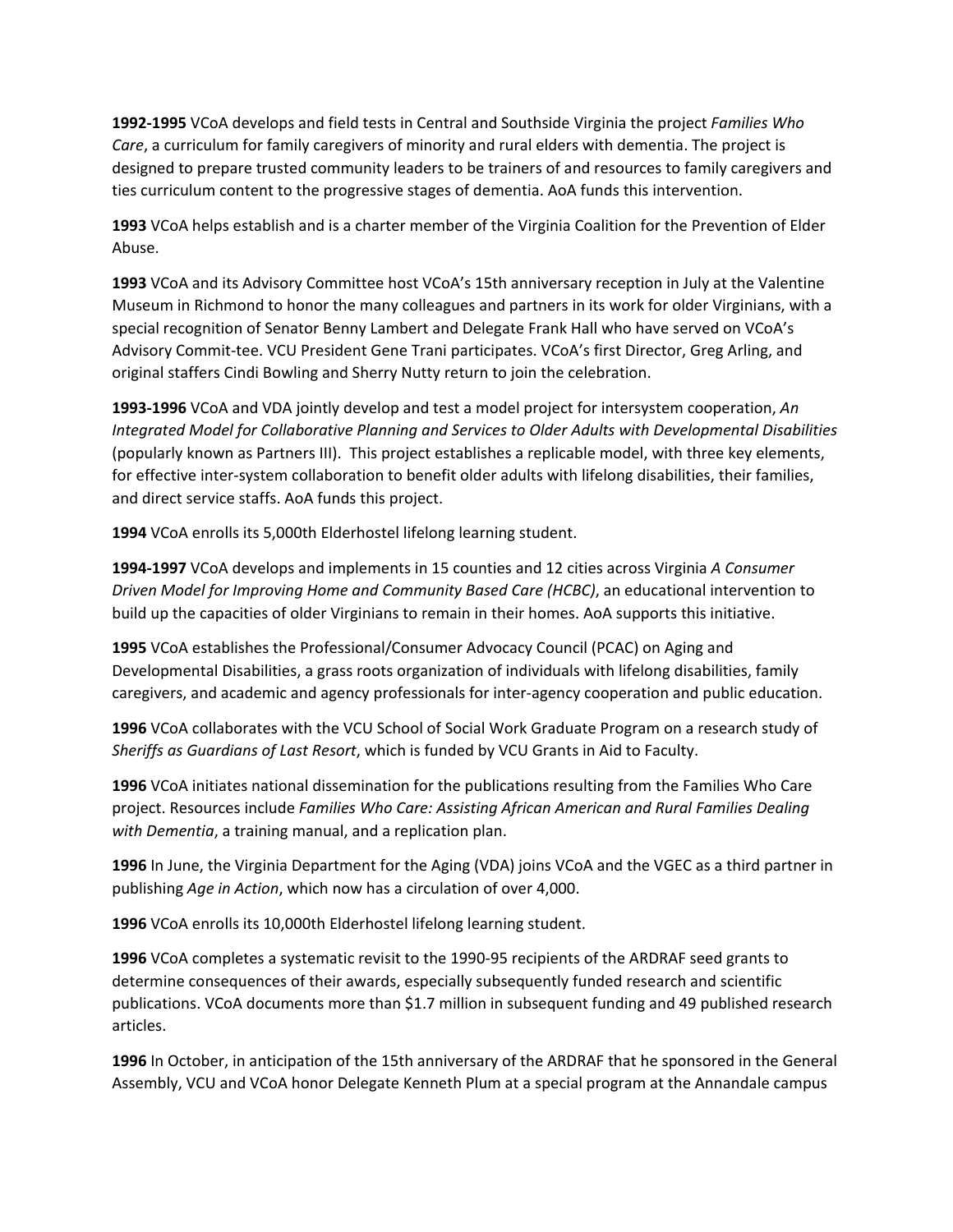of Northern Virginia Community College. VCU Vice President John Jones, fellow Delegates and Senators, and previous ARDRAF awardees are speakers.

**1996-1997** VCoA conducts a national assessment, a two-wave survey of all 50 states, of state level mental retardation and aging services directors to determine their critical issues, priorities, funding, and practices related to public services for older adults with lifelong, developmental disabilities. This study is self-funded.

**1997** The General Assembly increases the annual appropriation for ARDRAF to \$66,000. Four grants of \$16,500 are to be awarded each year.

**1997** VCoA publishes *Partners: Building Inter-System Cooperation in Aging with Developmental Disabilities*, a detailed manual based on supervised field-testing in Virginia and Maryland, and distributes it to agencies across Virginia and to over 700 state and area agencies on aging nationally.

**1997-1998** VCoA joins with VCU Internal Medicine, Neurosciences, and MCVH Administration in VCU's Geriatric Services Task Force, an initiative to increase community awareness of MCV's geriatric services. The Task Force develops outlines for an elder-oriented MCV "Healthline," "Seniorline" for information and referral, and "Senior Subjects Speakers Bureau."

**1997-1998** VCoA sponsors a 13-week radio discussion and call in show, *Tune into Life*, on WNDJ-FM to help bring issues of health, lifelong learning, caregiving, and other aging-related matters to listeners in Virginia's Northern Neck.

**1997-2000** The Bureau of Health Professions, U.S. Health Resources and Services Administration, DHHS, awards the VGEC a grant for the *Geriatric Interdisciplinary Team Training (GITT)* project. VCoA conducts the project's evaluation components.

**1997-2002** VCoA collaborates with the VCU Department of Gerontology to conduct a five-year follow up to *A Model Detection and Prevention Program for Geriatric Alcoholism*. The project is self-funded.

**1998** As part of its 20th anniversary celebration, VCoA partners with area agencies on aging across Virginia in conducting educational lifelong learning programs in Hopewell, Isle of Wight, Richlands, and Waynesboro; and honors in Richmond Delegate Frank Hall and Senator Benjamin Lambert for their years of commitment to Virginia's elders and their families. VCU Vice President Hermes Kontos emcees the Richmond event.

**1998** VCoA enrolls its 15,000th Elderhostel lifelong learning student.

**1998** VCoA leads a partnership of organizations in developing a pioneering, multi-state conference in Richmond entitled *Aging with Cerebral Palsy: Meeting Everyday Needs*, focusing on research and best practices related to health care and personal well-being within this population.

**1998-1999** VCoA conducts the research investigation, *Cost-Effectiveness of Family Caregiver Training*, to determine the effect of caregiving of elders and mid-life adults with disabilities on hours in the labor force and work probability. This research is funded by VCU Grants-in-Aid to Faculty.

**1998** VCoA co-founds the Central Virginia Task Force on Older Battered Women, a collaboration of aging and domestic violence service providers, to increase awareness of and capacity to respond to older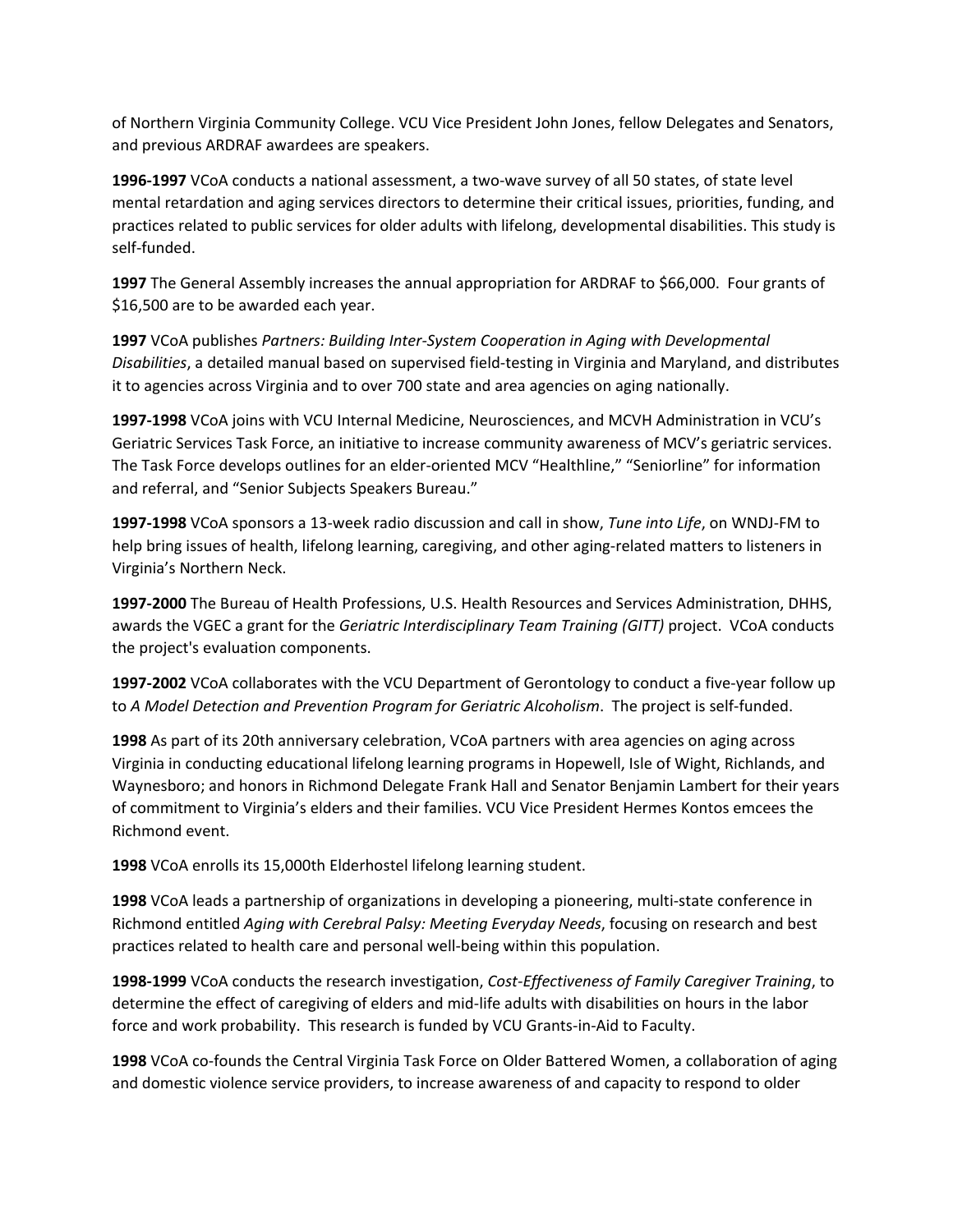women who experience domestic and sexual violence. This coalition continues today as the Central Virginia Task Force on Domestic Violence in Later Life.

**1999** VCoA conducts an extensive follow-up study of all previous recipients of small grants from the Alzheimer's and Related Diseases Research Award Fund (ARDRAF) to determine consequences of funding, and learns that ARDRAF stimulates substantial research publications and enables many large federal and foundation grants, returning over \$9 in subsequent awards for every \$1 appropriated to ARDRAF.

**2000** VCoA completes an upgrade of its web page, complying with VCU and "Bobby's" protocols and including past and current issues of *Age in Action* on–line, all past awards in the ARDRAF and call for applications, a catalog of all audiovisual holdings for loan, etc.

**2000** In March VCoA welcomes its 20,000th Elderhosteler.

**2000** VCoA leads a partnership in developing a second, multi-state conference, held in Richmond, on *Meeting Everyday Needs: Aging with Cerebral Palsy and Other Developmental Disabilities*.

**2000** VCoA hosts the first Alzheimer's research conference based on the valuable contributions of the Alzheimer's and Related Diseases Research Award Fund. It features 12 previous ARDRAF awardees, six each in basic and applied research, who discuss their projects and consequences.

**2000-2001** VCoA partners in an initiative led by the Virginia Department of Health and the Virginia Chapter of the Arthritis Foundation entitled the Virginia Arthritis Task Force (VATF). It assesses arthritis awareness in Virginia and issues the *2001-2005 Virginia Arthritis Action Plan*. The U.S. Centers for Disease Control and Prevention funds the VATF.

**2000–2005** VCoA directs evaluation of the Virginia Geriatric Education Center Core Grant, federally funded by the Health Resources and Services Administration, USDHHS to improve geriatrics training of pre-service and in-practice health professionals.

**2001-2004** VCoA partners with the VGEC, the VDA, the Alzheimer's Association Chapters, and the Nursing Assistant Institute in a multi-year, multi-part project, *Dementia-Specific Training of Long-Term Care Personnel*, to train nursing assistants and develop a core of leaders within them.

**2001–2004** VCoA and VCU's Department of Gerontology jointly are funded by the State of Delaware for the project, *More Life Left to Live: Educating Older Adults about Healthy and Unhealthy Lifestyles*, to assist elders to break habits of gambling, smoking, substance abuse, etc., and to substitute healthy behaviors.

**2002** VCoA welcomes its 25,000th Elderhosteler, and now conducts educational programs at sites in Hampton, Hampton/Yorktown, Richmond, Petersburg, and Natural Bridge.

**2002** VCoA partners with the Alzheimer's Association – Greater Richmond Chapter and the Virginia Geriatrics Society in hosting *Discovering Treatments and Improving the Care of Persons with Dementia: The Second Biennial Conference of the Alzheimer's and Related Diseases Research Award Fund.*

**2002** The Alzheimer's and Related Diseases Research Award Fund (ARDRAF), which VCoA administers with third party professional screening, has now awarded \$1 Million in small seed grants for innovative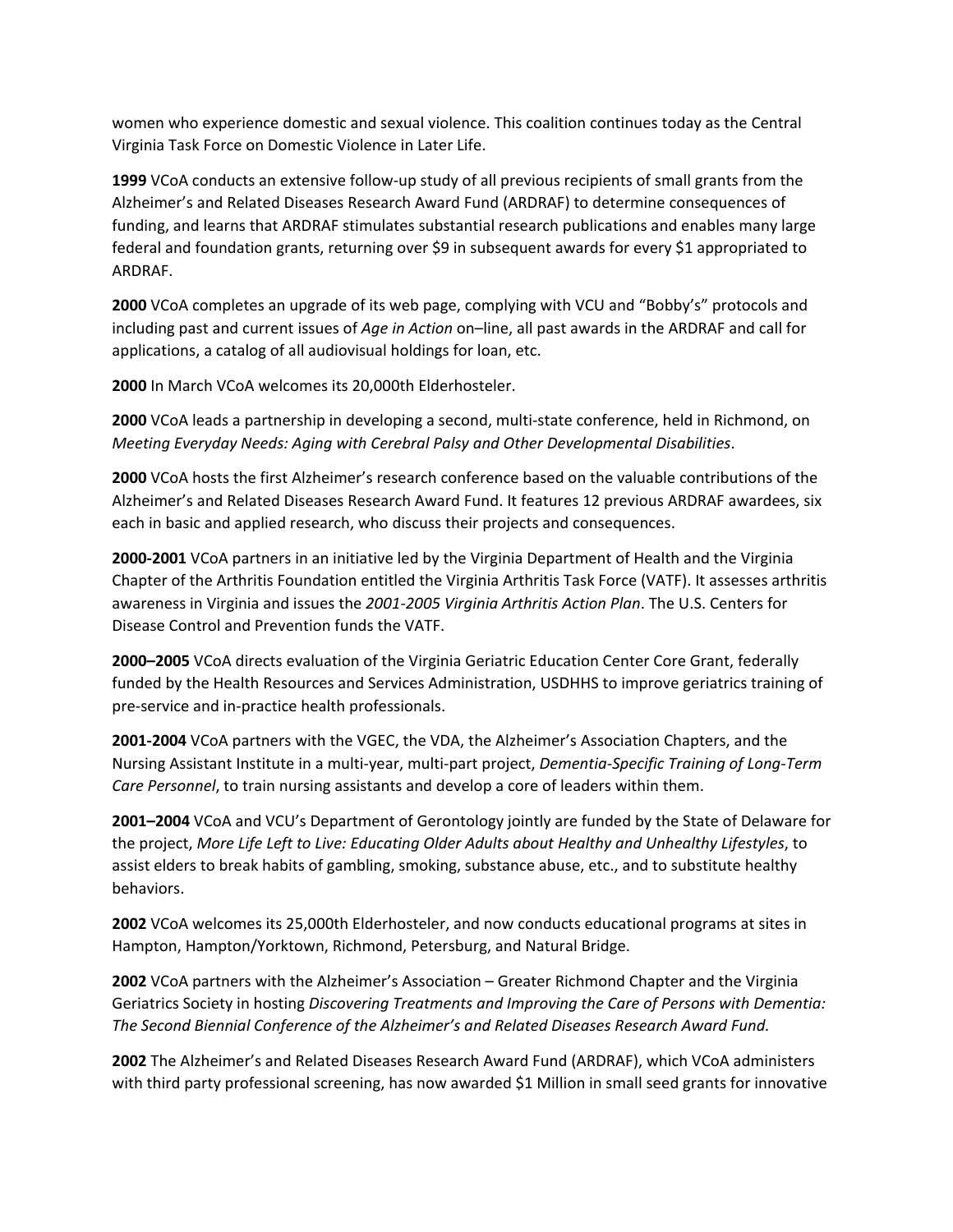studies into the causes and consequences of dementia. ARDRAF study findings have resulted in a documented \$8.9 Million in subsequent, directly related grants from non-state sources.

**2002** VCoA receives funding from the VDA to evaluate a train-the-trainer educational intervention that prepares nursing assistants to provide in-services for their co-workers on three dementia caregiving skills, as part of AoA's *Alzheimer's Disease Demonstration Grants to States*.

**2002** VCoA's work since 1999 to help establish a needed senior center in Chesterfield County culminates in the grand opening in June of the Senior Center of Richmond at Chesterfield, with the Senior Center receiving sup-port from Chesterfield County, businesses, organizations, and individuals.

**2002-2003** As part of its 25th anniversary celebration, VCoA conducts a variety of special "birthday" education-al programs across Virginia, including "Gadgets and Gizmos and Other Cool Stuff: Adaptive Products for Older Virginians" (co-sponsored with Virginia Assistive Technology System, VDA, the Virginia Association of Area Agencies on Aging, and VDSS) in Pulaski, Williamsburg, and Fredericksburg; "25 Years of Partnering for Elders and Their Families" in Richmond and Lynchburg; and "Lewis and Clark: The Journey Begins in Virginia" in Big Stone Gap.

**2003** VCoA and the VCU Police Department obtain and administer a grant awarded to the Central Virginia Task Force on Older Battered Women to raise awareness of domestic violence and sexual assault against older women and to improve the capacities of agencies in Richmond and three surrounding counties to respond. The Virginia Department of Criminal Justice Services (DCJS) funds this.

**2003** In February VCoA holds its tenth *Love of Learning* program, its traditional Valentine's Day introduction to lifelong learning for older Virginians.

**2003** Governor Mark Warner officially declares VCoA's 25th legislative anniversary, March 23, 2003, as *Virginia Center on Aging Day in the Commonwealth of Virginia.*

**2003** VCoA continues its partnership with the VCU School of Dentistry to help prepare dentists for geriatric practice, addressing upper level students on health, family, disability, and other characteristics with implications for practice.

**2003** After the 2003 session of the General Assembly decreases the ARDRAF appropriation to \$77,500 annually, a generous one-time gift by the Alzheimer's Association-Greater Richmond Chapter enables VCoA to make a fourth award possible.

**2003** VCoA, with two gubernatorial appointed commissioners on the Virginia Alzheimer's Disease and Related Disorders Commission, plays a prominent role in formulating a virtual statewide Comprehensive Alzheimer's Disease Center, chairing two of its subcommittees.

**2003** In August, VCoA helps to launch the Area Planning and Services Committee (APSC) on Aging with Developmental Disabilities, a broad coalition of family caregivers and leaders across metropolitan Richmond in disabilities, health care, aging services, faith communities, parks and recreation, and more, to address challenges and opportunities of aging with lifelong disabilities.

**2003** VCoA is a member of the federally funded project *Abuse and Neglect of Children and Adults with Developmental Disabilities: A Problem of National Significance*, directed by the Partnership for People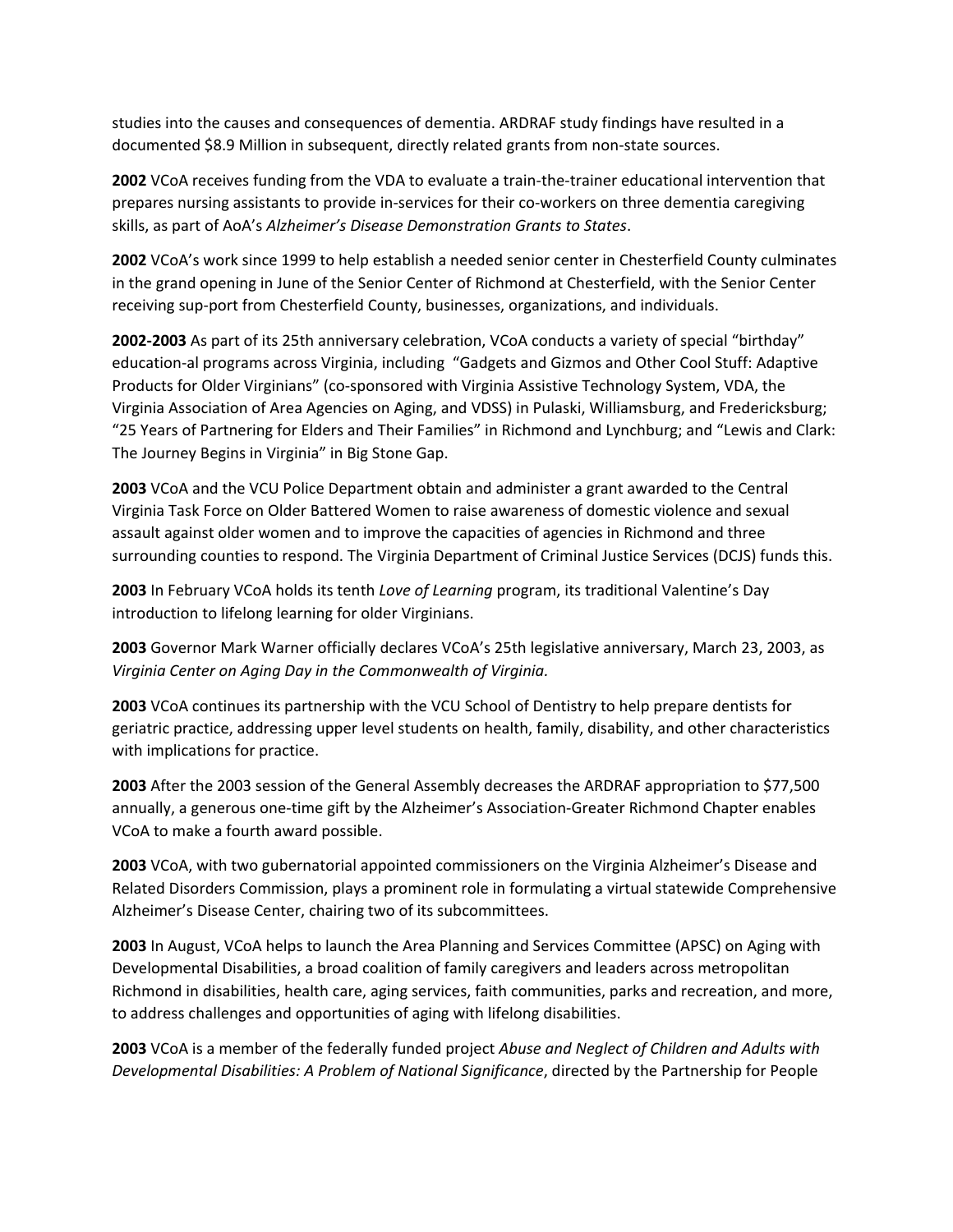with Disabilities at VCU, to develop a web-based course for health care professionals. During 2003 the project develops and field-tests 13 interactive modules.

**2003** In December VCoA, with Chesterfield County, Chesterfield County Public Schools, the Brandermill Woods Foundation, and the Brandermill Woods Retirement Community as co-sponsors, hosts a ribboncutting ceremony to open the Lifelong Learning Institute (LLI) in Chesterfield, modeled on the Elderhostel Institute Network, to foster learning opportunities for adults ages 50 or better.

**2004** VCoA and the VCU Police Department, in partnership with the Central Virginia Task Force on Older Battered Women, receive a second year of funding from the Virginia Department of Criminal Justice Services (DCJS) to co-direct the project on domestic violence against older women.

**2004** The Lifelong Learning Institute (LLI) in Chesterfield begins offering classes in March.

**2004** VCoA sponsors three well-attended, related events in March on spirituality and the quest for meaning, each featuring renowned author Harry R. Moody, Ph.D.: *Conscious Aging; The Journey of the Soul: Spirituality in the Second Half of Life*, developed with colleagues at VCU and Union-PSCE; and *Spirituality and the Search for Meaning in Geriatric Practice*, a Combined Grand Rounds with VCU's Departments of Psychiatry and Patient Counseling and the School of Social Work.

**2004** VCoA's Director represents VCU in a series of events in Tokyo to help launch educational gerontology in Japan, including delivering the keynote address in the *Gerontology International General Symposium* for government ministers and business leaders.

**2004-2005** VCoA serves on the Geropsychiatric Work Group, in the Task Force charged by the Commissioner of DMHMRSAS with "Restructuring Virginia's Mental Health, Mental Retardation, and Substance Abuse Services System."

**2004-2007** VCoA directs evaluation of the project *Recognition, Respect, and Responsibility: Transforming the Direct Service Community*, awarded to the Virginia Department of Medical Assistance Services (DMAS) by the U.S. Centers for Medicare and Medicaid to focus on recruitment and retention of direct service workers.

**2005** VCoA's co-published quarterly *Age in Action* begins its 20th volume.

**2005** The Area Planning and Services Committee (APSC) on Aging with Developmental Disabilities conducts training workshops on Down syndrome and Dementia and hosts its first statewide conference. These conferences and workshops continue today.

**2005** VCoA, in partnership with more than 15 organizations, including the American Lung Association of Virginia, CrossOver Ministries, and the Virginia Association of Free Clinics, helps launch a national initiative in Virginia, *Partnership for Prescription Assistance (PPARx)*, for qualifying patients who lack drug coverage.

**2005-2008** In July, VCoA applies for and receives additional support from the Domestic Violence Victim Fund of DCJS to expand operational focus from intimate partner domestic violence to family violence, and to conduct this work statewide. VCoA, a leading agency in the renamed (2007) Central Virginia Task Force on Domestic Violence in Later Life, successfully applies for refunding of both projects for calendar years 2006, 2007, and 2008.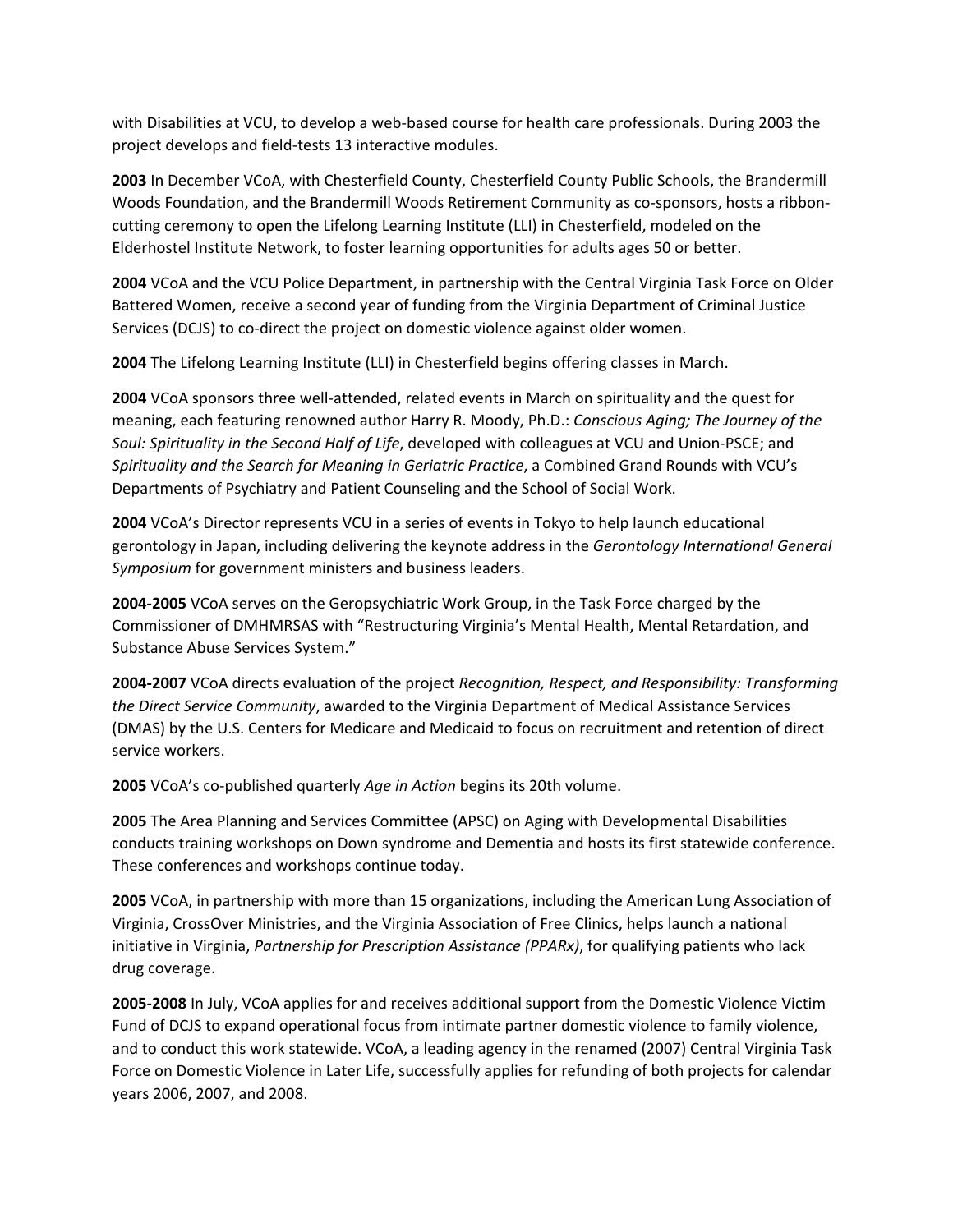**2005-2008** VCoA directs evaluation of *Workplace Partners for Eldercare*, directed by Senior Connections: The Capital Area Agency on Aging, and funded by the Richmond Memorial Foundation; it assists some 20 employers in central Virginia in helping caregiving employees.

**2006** The General Assembly increases the annual appropriation for ARDRAF to \$200,000.

**2006** VCoA welcomes the 30,000th Elderhosteler to its programs for older learners.

**2006** Delegate Jack Reid successfully patrons a bill in the General Assembly to provide \$375,000 annually for operation of the Virginia Geriatric Education Center, after the Congress eliminates funding for GECs nationwide in the middle of their cycles. VCoA is to administer these funds.

**2006** The Central Virginia Task Force on Older Battered Women, which VCoA administers, receives a *2006 Best Practices Award* from the Commonwealth Council on Aging.

**2006** In response to House Bill 110 of the 2006 General Assembly that requires all state agencies to prepare annual reports on their continuous preparation for the aging of Virginia, VCoA begins working with the Virginia Department of Alcoholic Beverage Control (ABC) and helps establish the Alcohol and Aging Awareness Group (AAAG).

**2006-2009** VCoA competes successfully for one of only 10 grant awards nationally from the U.S. Department of Justice, Office of Violence Against Women (OVW). The grant of \$429,075 for the *Central Virginia Training Alliance to Stop Elder Abuse, Neglect, and Exploitation* allows VCoA and collaborators to offer multidisciplinary elder abuse training to police officers, prosecutors, and court officials in the metropolitan Richmond area, focusing on building cross-sector collaboration (investigation to prosecution).

**2007** The Virginia Geriatric Education Center operated by VCU's Department of Gerontology ceases operation. VCoA is named administrator of an annual appropriation from the General Assembly for what VCoA calls Geriatric Training and Education (GTE).

**2007** The Alzheimer's and Related Diseases Research Award Fund (ARDRAF) celebrates its 25th anniversary, honoring its original patron Delegate Ken Plum at VCoA's Legislative Breakfast in January.

**2007** VCoA co-directs development of an international invitational conference for Japan and Southeast Asian nations on aging and quality of life that takes place in Okinawa in March. Partners include Nippon Care-Fit Service Association, Obirin University in Tokyo, the World Health Organization, and representatives from the USA, Europe, and Asia.

**2007** VCoA begins a successful new Elderhostel site in Staunton, offering programs in cooperation with the American Shakespeare Center.

**2007-2008** Geriatric Training and Education (GTE) funds, which VCoA administers, enable 15 different initiatives across Virginia, including training of: non-geriatric physicians statewide in geriatrics; rural pharmacists on the Eastern Shore, Northern Neck, and Southside in advanced medication management for geriatric patients; family caregivers of relatives with dementia in Southwest Virginia; long-term care nursing assistants in medication and alcohol interactions; and geriatric nurses statewide in end-of-life care.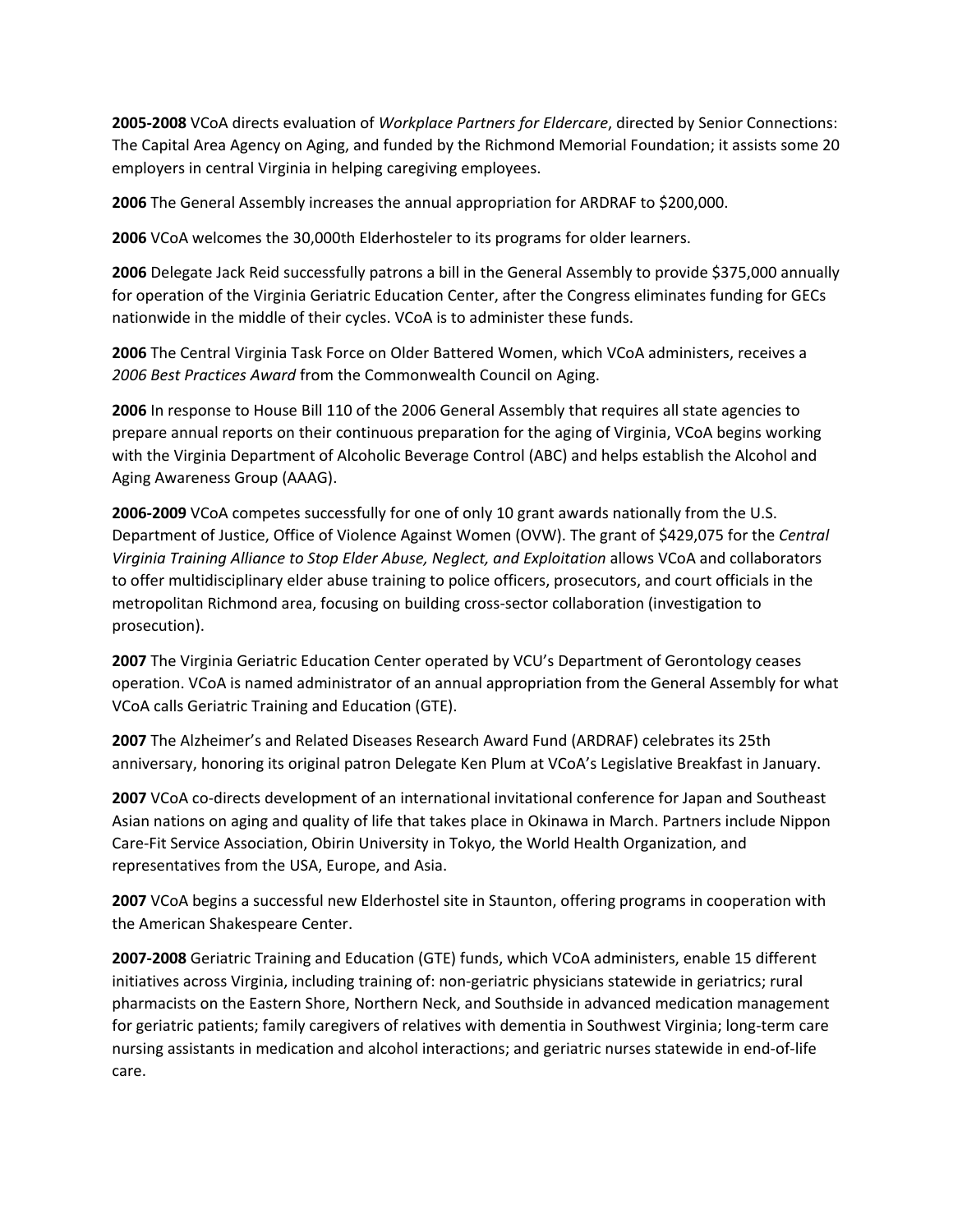**2007-2008** VCoA collaborates in conceptualizing and launching the *Older Dominion Project*, a broad undertaking by businesses, government, and non-profits, led by the Southeastern Institute of Research, to understand the aging of Virginia, create appropriate business opportunities, and increase public awareness of the implications for Baby Boomers and other generations.

**2007-2008** VCoA evaluates the impact of *Workplace Partners for Eldercare*, its partnered project with Senior Connections funded by the Richmond Memorial Health Foundation to assist employers in central Virginia, including the VCU Health System, who wish to help their employees who are family caregivers. VCoA assists in securing re-funding for the project.

**2007-2008** VCoA faculty and staff publish eight peer-reviewed journal articles, special issues, and book chapters on a variety of topics, including family caregiving, intersystem collaboration, domestic violence in later life, aging and disabilities, and geriatric care provision.

**2007-2009** VCoA evaluates the Virginia Respite Care project, funded by the Virginia Department for the Aging. The project provides respite services to caregivers through scholarships for adult day care, inhome personal care, etc. and trains these caregivers in coping strategies. VCoA's evaluation documents changes in caregiver stress and the need for supportive services.

**2007-2009** VCoA represents VCU in an ongoing, pioneering effort to introduce applied educational gerontology in Japan and Southeast Asia. After launching a successful international gerontology synthesis conference in Okinawa in March 2007, VCoA works with colleagues from universities in the U.S., Japan, China, India, the World Health Organization, and others to conduct an international invitational gerontology conference in March 2009 at Andhra University, Visakhapatnam, Andhra Pradesh, India.

**2007-2012** VCoA is part of the Virginia Department of Health's Sexual Violence Prevention Planning Team, which includes disciplines from VCU, the Health Department, Sexual Assault Centers, and others. This team completes plans for a sexual violence prevention program for 2007 through 2012, which will for the first time include prevention planning for underserved populations such as elders. This program is funded by a grant from the federal Centers for Disease Control and Prevention (CDC).

**2007-2014** VCoA is partnering with the Virginia Department of Criminal Justice Services (DCJS), which, with grant support from the U.S. Department of Justice, is leading the development of the *Virginia Victim Assistance Academy*, a continuing residential academy for law enforcement and victim/witness personnel that begins in summer 2008 at the University of Richmond.

**2008** In February, VCoA develops and submits through its partner, Senior Connections, a successful twoyear, \$150,000 continuation funding request to the U.S. Department of Justice, Office of Violence Against Women (OVW) to provide additional trainings, conduct a community needs assessment, and plan for and implement outreach and service delivery to older victims.

**2008** VCoA conducts the *City of Richmond Needs Assessment Survey of Older Adults*, producing a report that suggests policy-related actions for the City.

**2008** VCoA is a partner in the I-CAN Project, organized by the VCU School of Social Work, the Partnership for People with Disabilities, and the Resources for Independent Living. I-CAN will provide easier access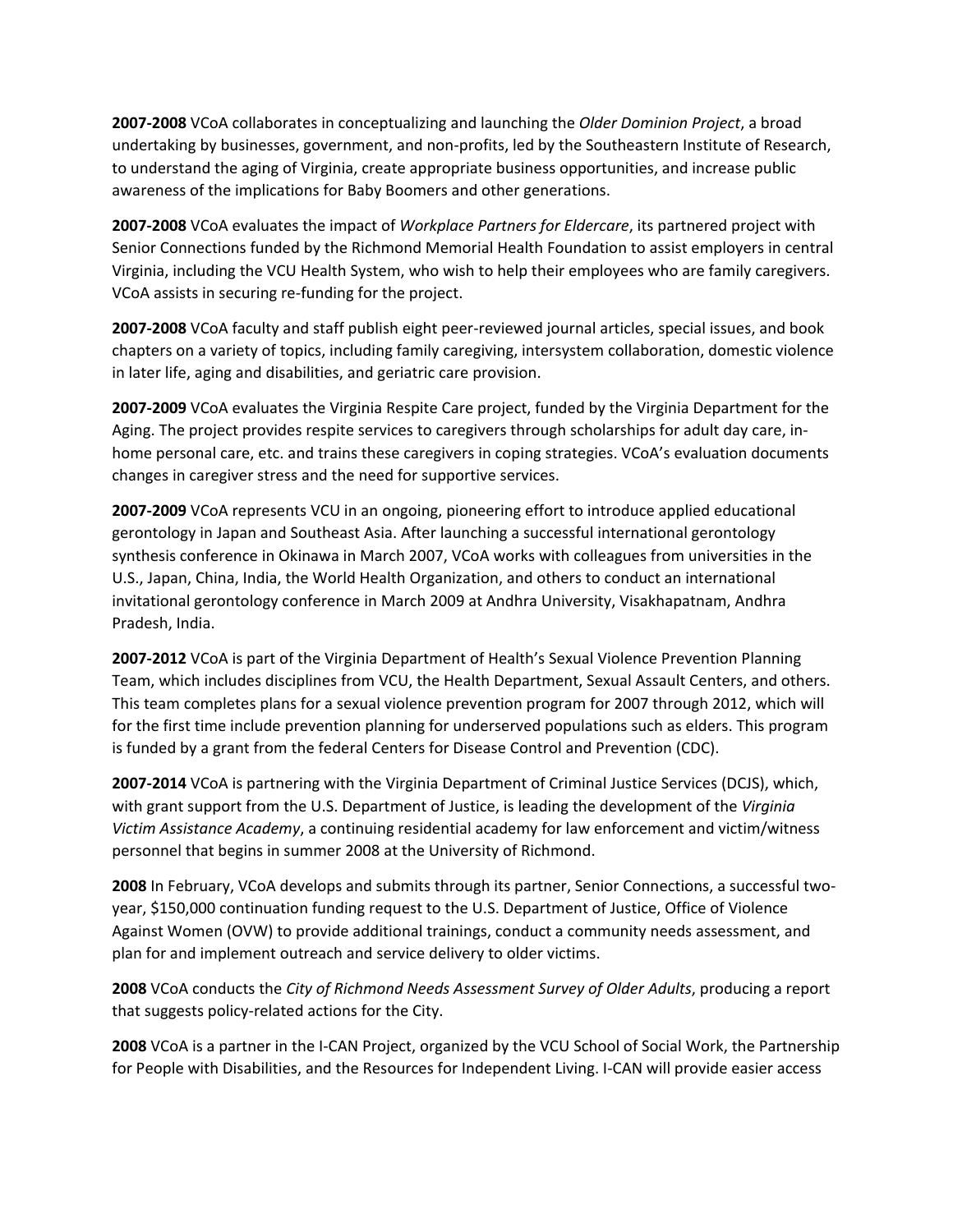through the Internet and other means to obtain information about protective orders and other court functions for people with disabilities. This program is supported by the Supreme Court of Virginia.

**2008** VCoA conducts its periodic follow up survey, in the spring, of past awardees of ARDRAF seed grants. Since 1982, VCoA has awarded 111 small grants, averaging \$16,700 and totaling \$1.8 million. These have produced over 242 scientific research publications and a documented \$17.9 million from non-state sources, a return on investment of \$10 for each \$1 appropriated to ARDRAF.

**2008** Membership in the Lifelong Learning Institute (LLI) in Chesterfield reaches 400.

**2008** The Alcohol and Aging Awareness Group (AAAG), with VCoA a leading member, conducts a successful statewide conference *The Hidden Epidemic* for 300 professionals in April and publishes information on alcohol misuse, medications, and aging, distributed through ABC outlets across Virginia.

**2008** VCoA launches *A 21st Century Chautauqua*, a new summer offering at Natural Bridge with 14 instructors coming from four of VCoA's Elderhostel sites. It receives special recognition from the President's Office of Elderhostel, Inc. for its intriguing concept and creative design reminiscent of its namesake 19th century learning camp in upstate New York.

**2008** VCoA this year is engaged in six new grant or contract projects that are externally funded: Domestic Violence in Later Life; Family Violence; Workplace Partners; Respite Care; City of Richmond Needs Assessment; and Mindfulness Based Stress Reduction.

**2008-2009** VCoA collaborates with SeniorNavigator on two funding proposals, totaling approximately \$200,000, to launch the project *Take Back Your Life*, an innovative, positive, community-based and interactive confidential Internet project focused on faith community leaders in the Tri-Cities area. The initiative raises awareness about both domestic violence in later life, and how faith-based leaders and community-based leaders can help people in abusive situations take back their lives. Key components include convening focus groups; developing a training module on preventing and responding to elder abuse and domestic violence in later life; and designing and launching an online "Solution Center" for faith community members, service providers, and victims. The Cameron Foundation funds this work.

**2008-2009** VCoA, as member of the Alcohol and Aging Awareness Group (AAAG), has developed a website, written and produced informative brochures for the public, and initiated training forums for service providers on assessing, screening, and referring older adults at risk. This fiscal year the Group sponsored the *Get Connected* Toolkit Training in September 2008, to teach use of this effective federal product, and conducted the second *The Hidden Epidemic* conference in April 2009 for a statewide audience of social workers, nurses, and other service providers on the signs and symptoms of alcohol misuse in older adults and the potential risk of alcohol and medication interactions.

**2008-2010** The Central Virginia Training Alliance to Stop Elder Abuse, Neglect and Exploitation, which VCoA administers, receives continuation funding from the U.S. Department of Justice, Office of Violence Against Women (OVW), for October 2008 through September 2010, for additional program activities, including a workshop for circuit court judges, two-day local law enforcement trainings, in-service sessions at the Richmond Police Academy, prosecutors attending national prosecutor training, and more.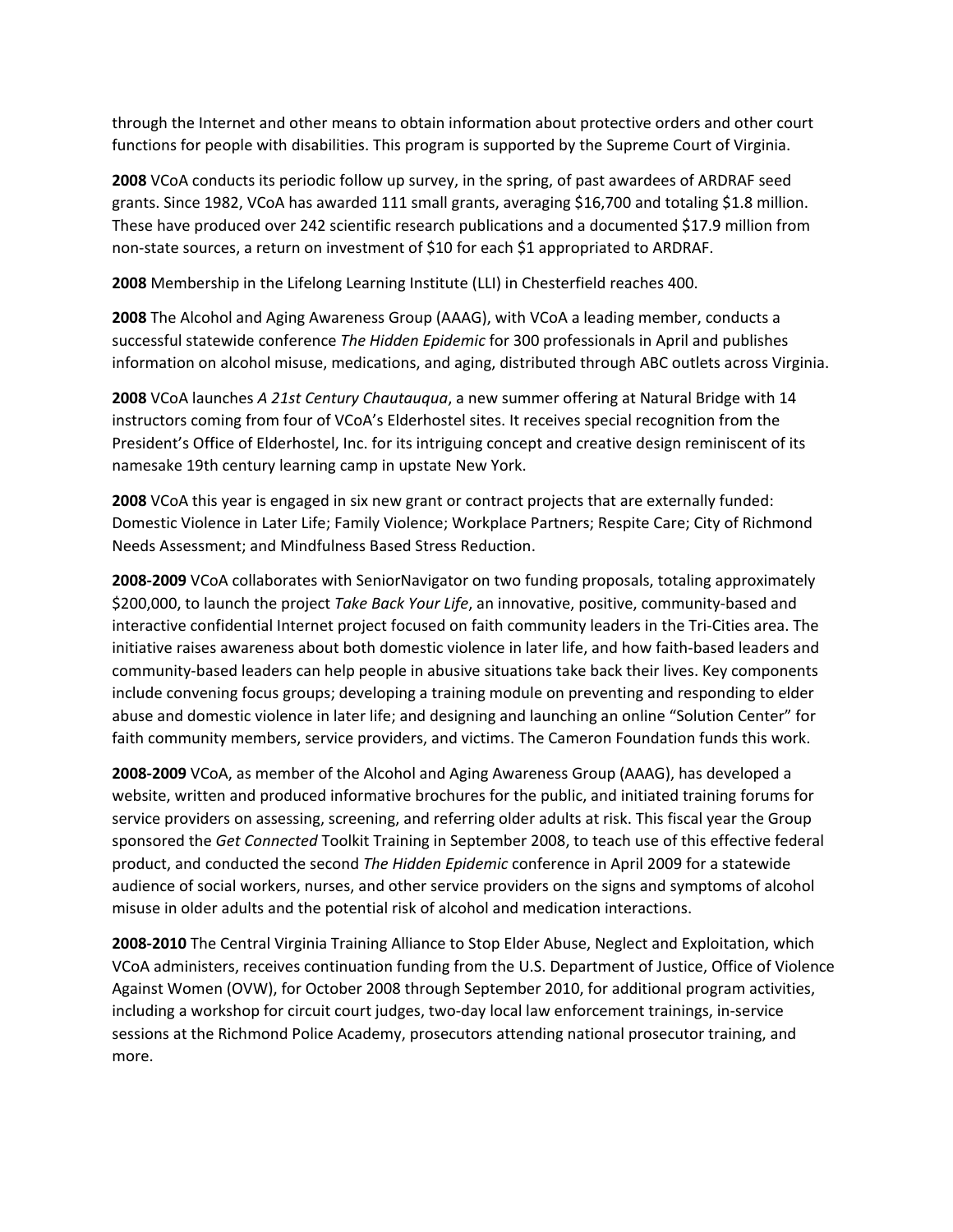**2009** VCoA is re-funded through December to continue its evaluation work on the partnered project *Workplace Partners for Eldercare*.

**2009-2010** VCoA evaluates *Virginia Respite Care*, funded by the Virginia Department for the Aging, to provide respite services to caregivers through scholarships for adult day care, in-home personal care, etc. and to train these caregivers in coping strategies; VCoA's evaluation documents changes in caregiver stress and the need for supportive services.

**2009-2010** VCoA is significantly involved in a multi-party effort to conceptualize and establish the *Four-Year Plan* of the Virginia Department for the Aging.

**2009-2011** VCoA is re-funded by the Department of Criminal Justice Services (DCJS) to continue its V-STOP (Virginia Services, Training, Officers, Prosecution) regional project addressing domestic violence and sexual assault in later life, and to continue its Domestic Violence Victim Fund statewide against family violence.

**2010** Elderhostel, which briefly changed its name to Exploritas, renames itself Road Scholar. All current Elder-hostel providers, including VCoA, follow suit. At the time, VCoA is operating Road Scholar lifelong learning programs in Harrisonburg, Natural Bridge, Richmond, and Staunton.

**2010** VCoA staff contribute technical assistance, knowledge transfer, and other professional assistance in response to community needs by working with at least 22 community organizations and groups. This continues a commitment to community service dating to VCoA's beginning. Current involvement includes: Alzheimer's and Related Disorders Commission; Area Planning and Services Committee (APSC)on Aging with Lifelong Disabilities; Family and Children's Trust Fund, Advisory and Editorial Committees; Governor's Domestic Violence Advisory Board, Commonwealth of Virginia; Older Dominion Partnership; Virginia Arthritis Action Coalition, Executive Committee; and Virginia Sexual and Domestic Violence Action Alliance, Governing Board.

**2010-2015** VCoA successfully competes for a five-year, \$2.4M interprofessional geriatrics training award from the Health Resources and Services Administration, USDHHS, to lead the *Virginia Geriatric Education Center*, a consortium of faculty and staff from VCU, the University of Virginia, and Eastern Virginia Medical School. Program initiatives include faculty development, virtual case training of preclinical students, evidence-based practice training in falls prevention, and dementia training for professionals and family caregivers across Virginia. An "all-in" interprofessional Plenary oversees all programs.

**2011** VCoA welcomes its 35,000th Road Scholar (Elderhosteler) to its programs for older learners

**2011-2013** VCoA successfully competes for three continuing awards: *VGEC Supplemental Funding: Education about Alzheimer's Disease*, funded by the U.S. Health Resources and Services Administration, DHHS; FY 2012 (\$42,221) and FY 2013 (\$92,683); *Central Virginia Task Force on Domestic Violence in Later Life Project*, funded by the Virginia Services, Training, Officers, Prosecution (V-STOP) Violence against Women grant program, administered by the DCJS; calendar years 2011 (\$38,760) and 2012 (\$38,760); and the *Family Violence Project*, funded by the Virginia Domestic Violence Victim Fund, DCJS; calendar years 2011 (\$9,318) and 2012 (\$9,318).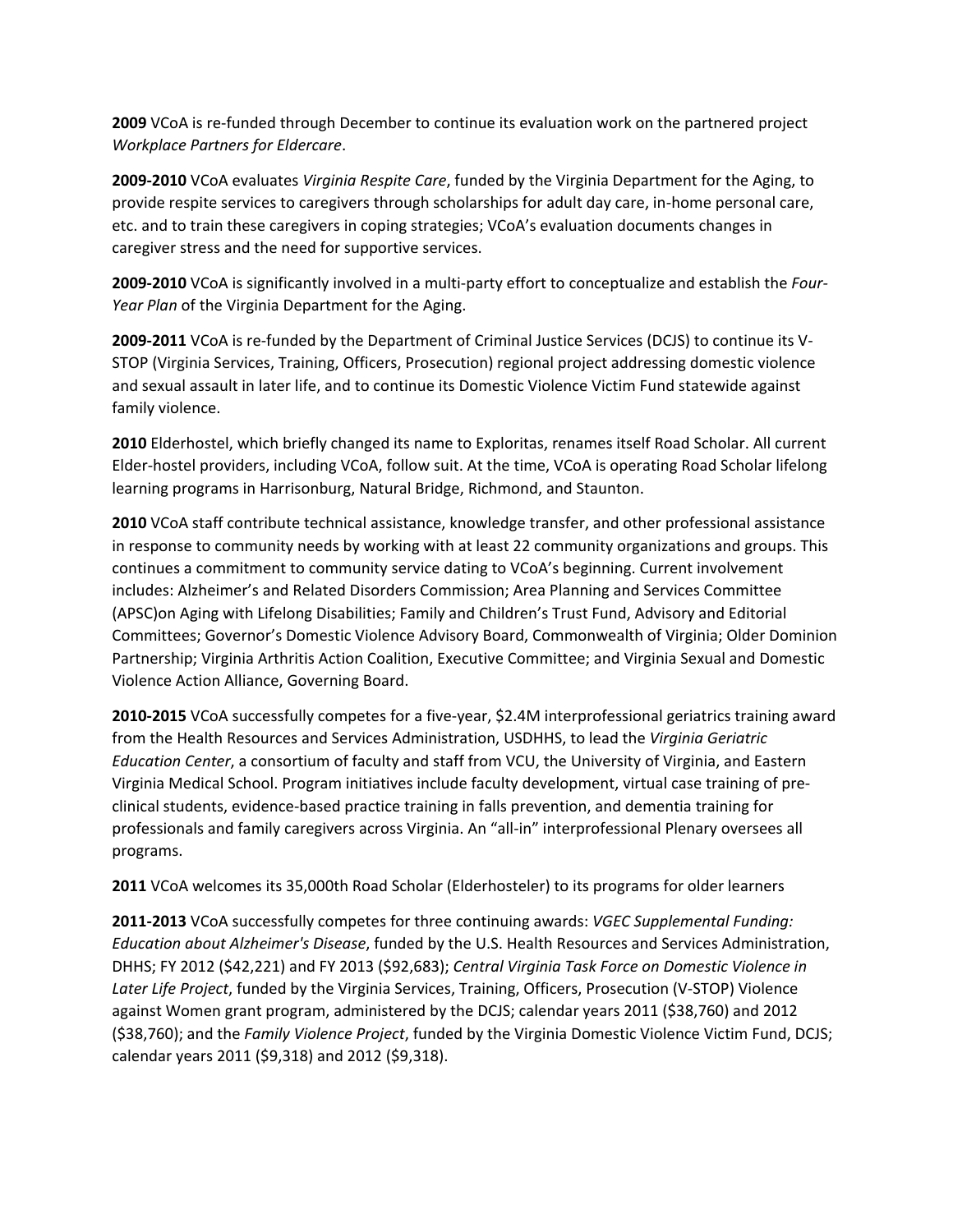**2012** Recognizing the milestone of 30 years of awards distributed under the Alzheimer's and Related Diseases Research Award Fund (ARDRAF), VCoA conducts its periodic follow up survey of past awardees of ARDRAF seed grants. Since 1982, VCoA has competitively awarded 136 small grants, averaging \$20,200 and totaling \$2.75 million, which have produced over 242 scientific research publications and a documented \$24.7 million from non-state sources, a return on investment of \$9 for each \$1 appropriated.

**2012-2016** VCoA successfully competes to receive funding, \$400,000, from the US Department of Justice for the project *Virginia Elder Justice Training and Services*, focused on Washington County and the City of Bristol to build local inter-agency relationships and to identify, prosecute, and adjudicate cases of elder mistreatment. Project staff conduct or coordinate training for law enforcement, prosecutors, and judges; partner with more than a dozen local and statewide partners; participate in Coordinated Community Response teams; and more.

**2013-2014** VCoA faculty and staff are serving on the boards of 10 national professional organizations. These include: Board of Directors, National Association for Geriatric Education/National Association for Geriatric Education Centers; Conference Committee, National Adult Protective Services Association; Editorial Board, *Journal of Applied Gerontology*; Editorial Board, *Journal of Elder Abuse and Neglect*; Editorial Board, *Journal of Policy and Practice in Intellectual Disabilities*; Editorial Board, Gerontology and Geriatrics Education; Editorial Board, *The Gerontologist*; M. Powell Lawton Awards Committee, The Gerontological Society of America; and the Association for Gerontology in Higher Education.

**2013-present** VCoA is an active member of the *Mature Driver Study*, a response to a call by the House and Senate Transportation Committees for the Department of Motor Vehicles (DMV) to establish a stakeholders group to study "whether the Commonwealth should adopt additional objective criteria in current license renewal requirements as a means of assessing mature drivers' continued capability to remain active, safe, independent, and mobile." The Study has produced renewal screening guidelines, public education materials, and more.

**2013-present** VCoA's ongoing work to address abuse in later life in Virginia is recognized and reinforced, with annually renewed funding from DCJS for both *the Central Virginia Task Force on Domestic Violence in Later Life Project* and the statewide *Family Violence Project*.

**2014** Membership in the Lifelong Learning Institute (LLI) in Chesterfield reaches 800.

**2014-present** Mrs. Mabel Sullivan, widow of Russell Sullivan of Fredericksburg, makes a generous \$50,000 gift to VCoA's Alzheimer's and Related Diseases Research Award Fund (ARDRAF) in memory of her husband. VCoA designates the highest reviewed ARDRAF applications as Sullivan Awardees. The Sullivan Family con-tinues these gifts, enabling more research into the causes, consequences, and treatments of dementing conditions.

**2015** VCoA's quarterly *Age in Action* begins its 30th volume.

**2015-2018** The Virginia Geriatric Education Center (VGEC), which VCoA leads, successfully competes for a *Geriatrics Workforce Enhancement Program (GWEP)* award from the Health Services and Resources Administration, USDHHS. It is one of only 44 in the country. GWEPs are intended to integrate geriatrics into primary care. The \$2.5M GWEP award enables the VGEC to deploy the Medicare Annual Wellness Visit as a two-way training tool, and to conduct faculty development, pre-clinical, and on-site evidence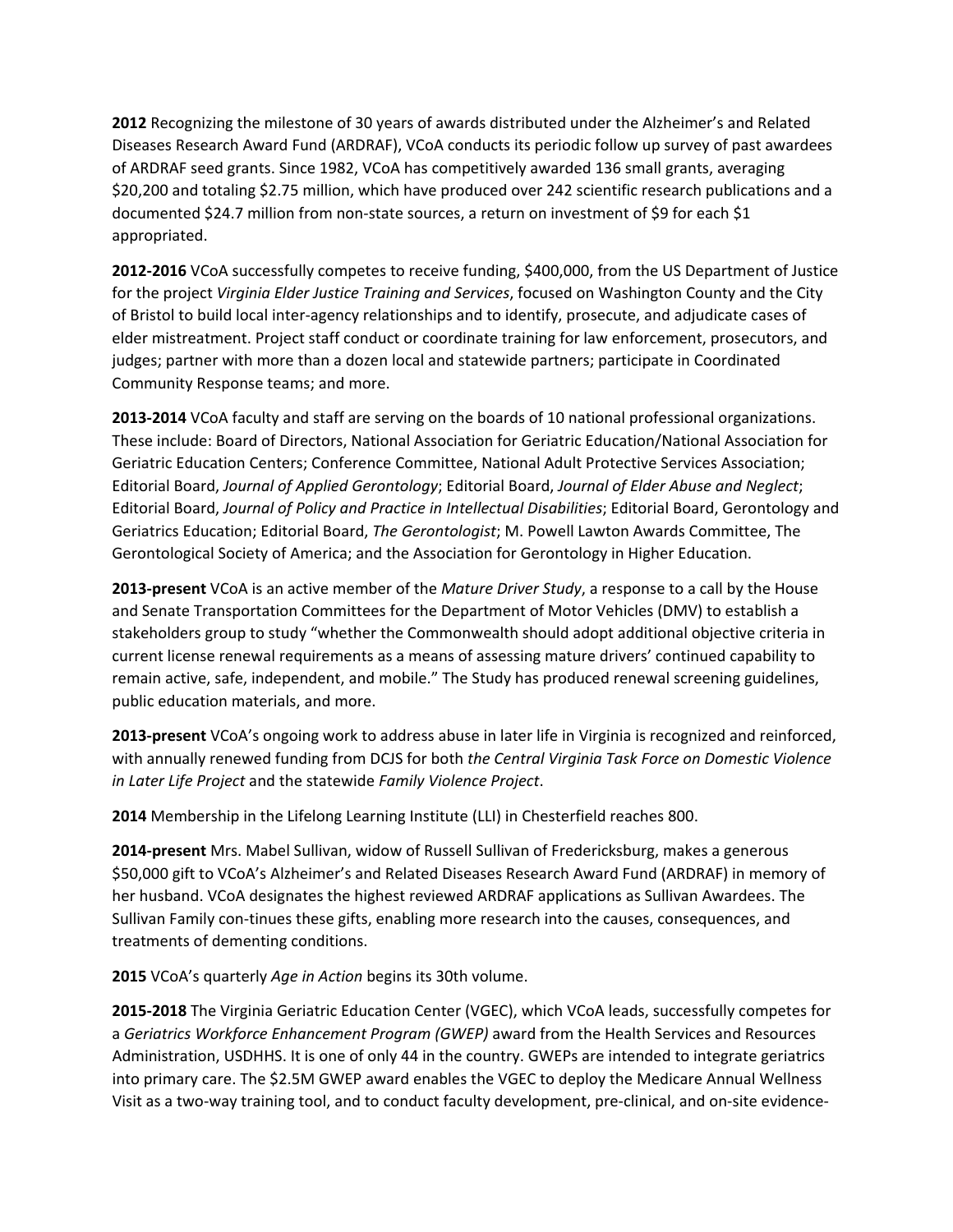based training in the com-munity, as well as expanded dementia-related education, and focused interprofessional training of health professions faculty and students who engage in the Richmond Health and Wellness Program for low-income, at-risk elders.

**2016** VCoA collaborates with the VCU Schools of Nursing and Pharmacy and other colleagues at VCU in a successful proposal to establish a VCU-funded iCubed (Inclusion. Inquiry. Innovation) transdisciplinary program. It develops a strategic core of faculty and community partners to create communities that enhance the daily social and health lives of older adults.

**2016** Membership in the Lifelong Learning Institute (LLI) in Chesterfield reaches 1000.

**2016** VCoA joins the Virginia Department of Health, other units of VCU, and state and local substance abuse and safety-focused organizations to offer training programs for healthcare providers on responsible case management of the substance-exposed mature driver, i.e., alcohol and drug interactions in the older adult; screening, referral, and treatment; the Virginia Division of Motor Vehicles medical review process; driver safety among mature adults; and relevant, accessible state and local resources.

**2017** VGEC initiates and collaborates in a successful proposal to the Hartford Foundation for a funded Region 3 Small Networking Meeting of GWEP awardees, focused on best practices for implementation and integration of the Medicare Annual Wellness Visit as a tool for improving geriatric primary care delivery. The meeting is held at Johns Hopkins University.

**2017** VCoA conducts its periodic follow up survey of past awardees of ARDRAF seed grants. Since 1982, through independent third party reviews, VCoA has awarded 173 small grants, averaging \$24,450 and totaling\$4.23 million, to 24 recipient organizations. These have, in turn, produced a documented \$39.7 million in subsequent awards from non-state sources, a return on investment of \$9.40 for each \$1 appropriated to ARDRAF.

**2017** VCoA collaborates with the VCU School of Nursing, the leading partner, and several city and nonprofit agencies in a successful proposal to engage the Richmond Health and Wellness Program to improve health outcomes and quality of life among older adults in the East End of Richmond, especially public housing residents. The Richmond Memorial Health Foundation funds the project to establish the *East End Coalition*.

**2017-2018** VCoA receives funding from DCJS, \$54,302, for *Abuse in Later Life: A Judicial Education Project*, a nine-month project to conduct workshops across Virginia for circuit and district judges, and magistrates on judicial procedures in such cases. VCoA collaborates with the Virginia Supreme Court in planning and promoting these at three different venues. Retired Judge Janice Martin of Kentucky conducts the workshops.

**2018** VCoA upgrades its website and adopts a new logo, a continuous circle containing the colors commonly associated with the subject matter of each of VCoA's four principal programs. These are green for lifelong learning, purple for Alzheimer's and dementia, violet for abuse in later life, and blue for geriatrics/gerontology.